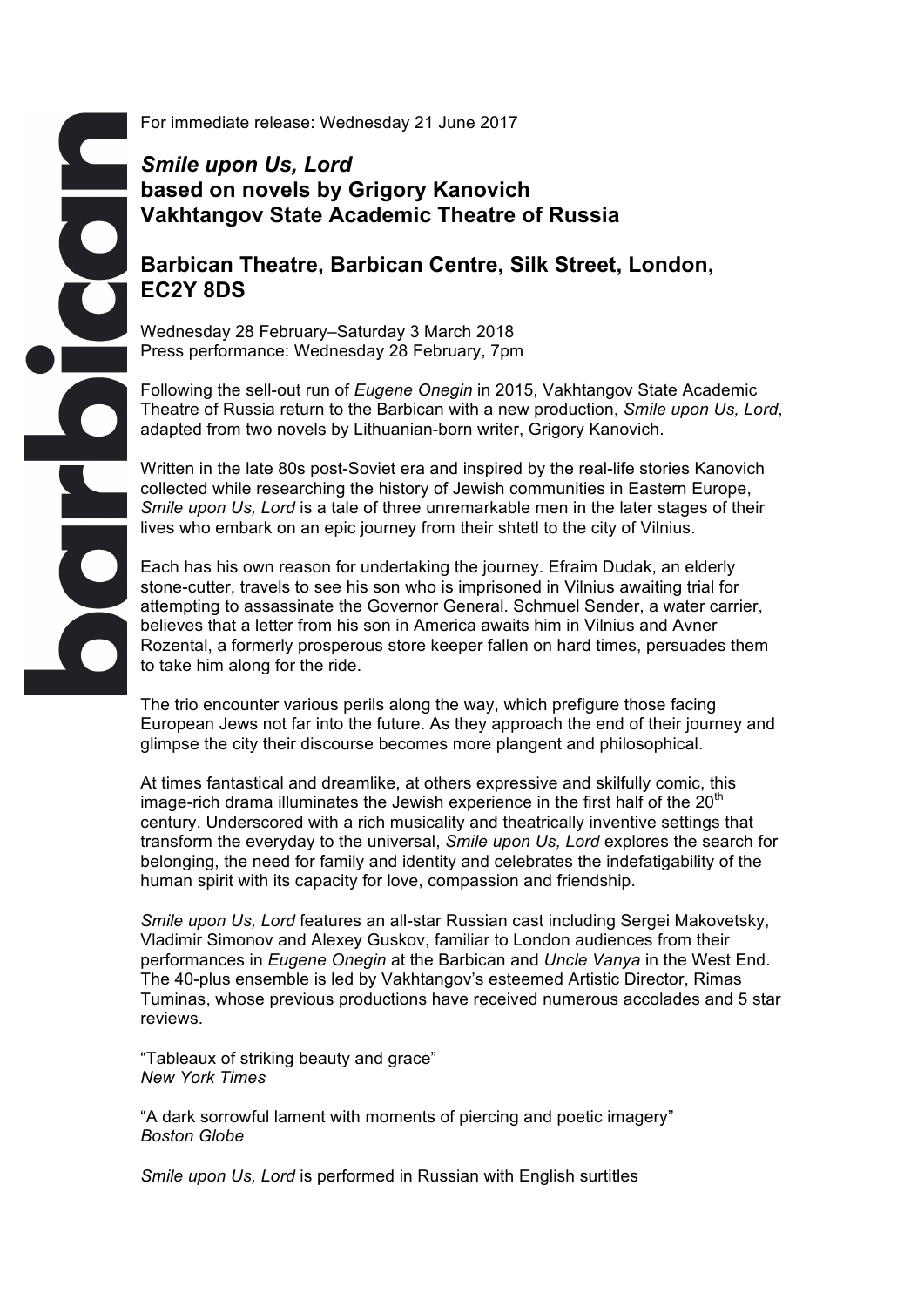Journalists please note: There is an opportunity to see *Smile upon Us, Lord* in Moscow, prior to its Barbican run. Please contact the Barbican's Communications office for more information.

Toni Racklin, Head of Theatre at the Barbican, said:

*"It is with great pleasure that we welcome back Vakhtangov State Academic Theatre of Russia after their wonderful production of Eugene Onegin in 2015. We thank Oksana Nemchuk and ArtsBridge for bringing this esteemed company to London with a new piece of striking beauty and originality. Smile upon Us, Lord, promises Barbican audiences the opportunity to experience Vakhtangov's trademark theatrical inventiveness and impeccable ensemble playing which illuminate this deeply poignant human story."*

#### **Rimas Tuminas said of** *Smile upon Us, Lord***:**

"*This is an eternal theme. It is clear that there is no Promised Land, but there is something sacred for everybody. There is a world created for us, there is life, and all of us are eager to live. We have become cosmopolitans, always travelling somewhere, not realising where and why, but knowing we should go. Each time preparing for a trip, even for a short one, we believe in finding something better at the end of the journey. The road purifies us. 'Smile upon us, Lord' is the road towards a smile. We'll share a cart, one cart for all of us".*

Vakhtangov's irresistible productions of *Eugene Onegin* and *Anna Karenina*, as well as Moscow Art Theatre's famed *Cherry Orchard*, can be seen as part of the Afternoon Arts: Stage Russia cinema screenings this autumn. For more information click here:

Vakhtangov State Academic Theatre of Russia is located in the centre of Moscow's Arbat (Old) Street. Beloved by generations of Muscovites the Vakhtangov Theatre has become the cultural hub of the central heritage district of Moscow. The creative life of Vakhtangov Theatre is inseparable from ancient Russian culture but at the same time it sets its gaze on the future. While committed to the legacy of its founder, Evgeny Vakhtangov, the company's work is alive to the challenges of modern-day life and its ambition is to deal with complex moral issues whilst maintaining a strong theatrical tradition to stir deep human feelings in its audiences.

# **ENDS**

### **Press information**

For further information please contact:

Bridget Thornborrow, PR Consultant, 07802 166594 or bridget.thornborrow@barbican.org.uk

Freddie Todd Fordham, Communications Officer for Theatre and Dance, 020 7382 7399 or freddie.todd-fordham@barbican.org.uk

## **Public information**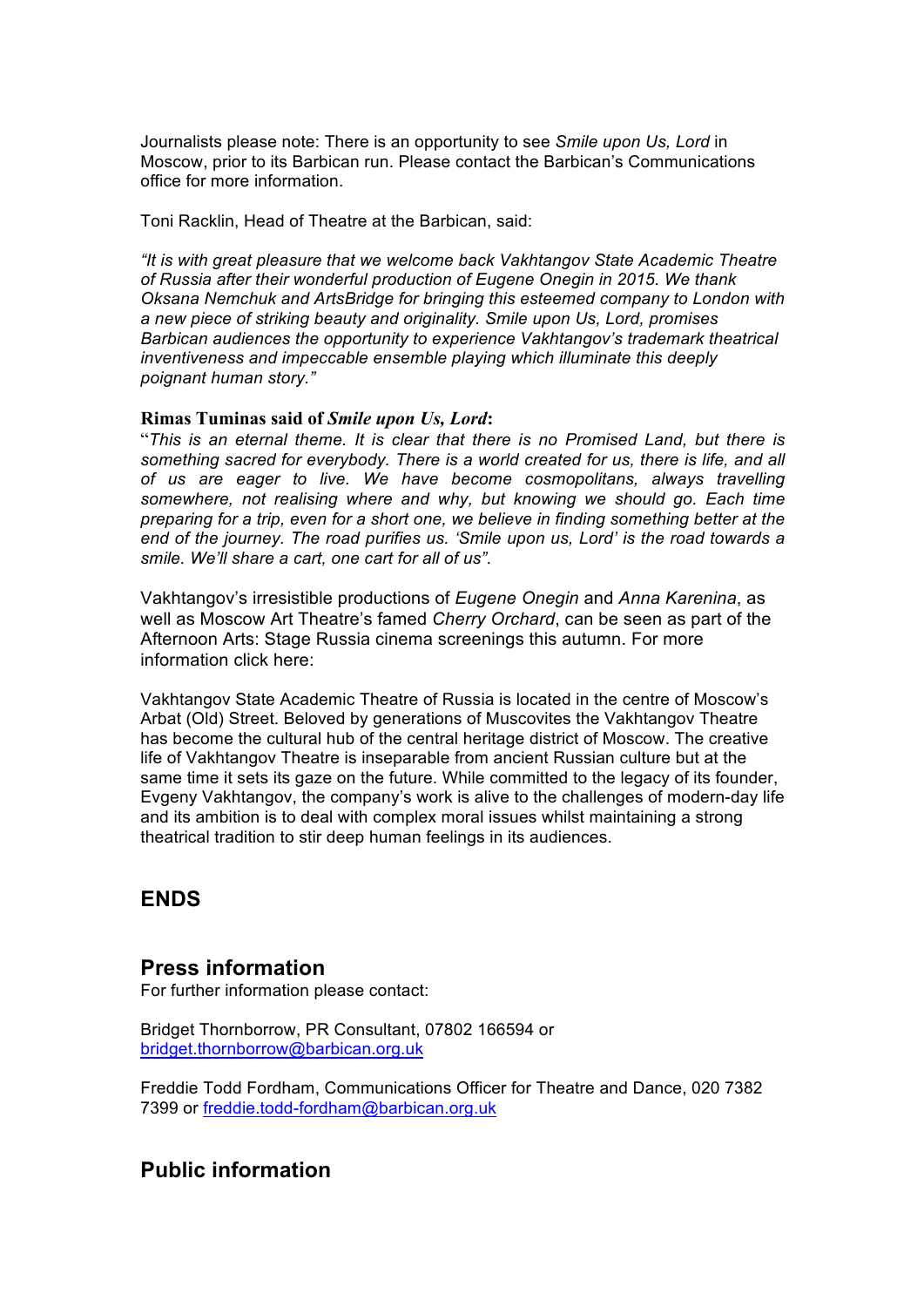Box office: 0845 120 7511 www.barbican.org.uk/theatre

# **Listings information**

#### *Smile upon Us, Lord*

Vakhtangov State Academic Theatre of Russia based on novels by Grigory Kanovich Russia Directed by Rimas Tuminas Set design by Adomas Jacovskis Costumes by Aleksandra Jacovskyte Music by Faustas Latenas Wed 28 Feb–Sat 3 Mar 2018 Barbican Theatre 7pm 3 hours 20 mins/including an interval £16–100 plus booking fee **\*** Includes a limited number of premium seats at £100 \* Age guidance: 14+ Press performance: Wed 28 Feb 2018, 7pm

Presented by the Barbican

Produced by Oksana Nemchuk in association with ArtsBridge

#Smileuponus

### **Barbican newsroom**

All Barbican Centre press releases, news announcements and the Communications team's contact details are listed on our website at www.barbican.org.uk/news/home

## **About the Barbican**

A world-class arts and learning organisation, the Barbican pushes the boundaries of all major art forms including dance, film, music, theatre and visual arts. Its creative learning programme further underpins everything it does. Over 1.1 million people attend events annually, hundreds of artists and performers are featured, and more than 300 staff work onsite. The architecturally renowned centre opened in 1982 and comprises the Barbican Hall, the Barbican Theatre, The Pit, Cinemas One, Two and Three, Barbican Art Gallery, a second gallery The Curve, foyers and public spaces, a library, Lakeside Terrace, a glasshouse conservatory, conference facilities and three restaurants. The City of London Corporation is the founder and principal funder of the Barbican Centre.

The Barbican is home to Resident Orchestra, London Symphony Orchestra; Associate Orchestra, BBC Symphony Orchestra; Associate Ensembles the Academy of Ancient Music and Britten Sinfonia, Associate Producer Serious, and Artistic Partner Create. Our Artistic Associates include Boy Blue Entertainment, Cheek by Jowl, Deborah Warner, Drum Works and Michael Clark Company. International Associates are Royal Concertgebouw Orchestra of Amsterdam, New York Philharmonic, Los Angeles Philharmonic, Gewandhaus Orchestra Leipzig and Jazz at Lincoln Center.